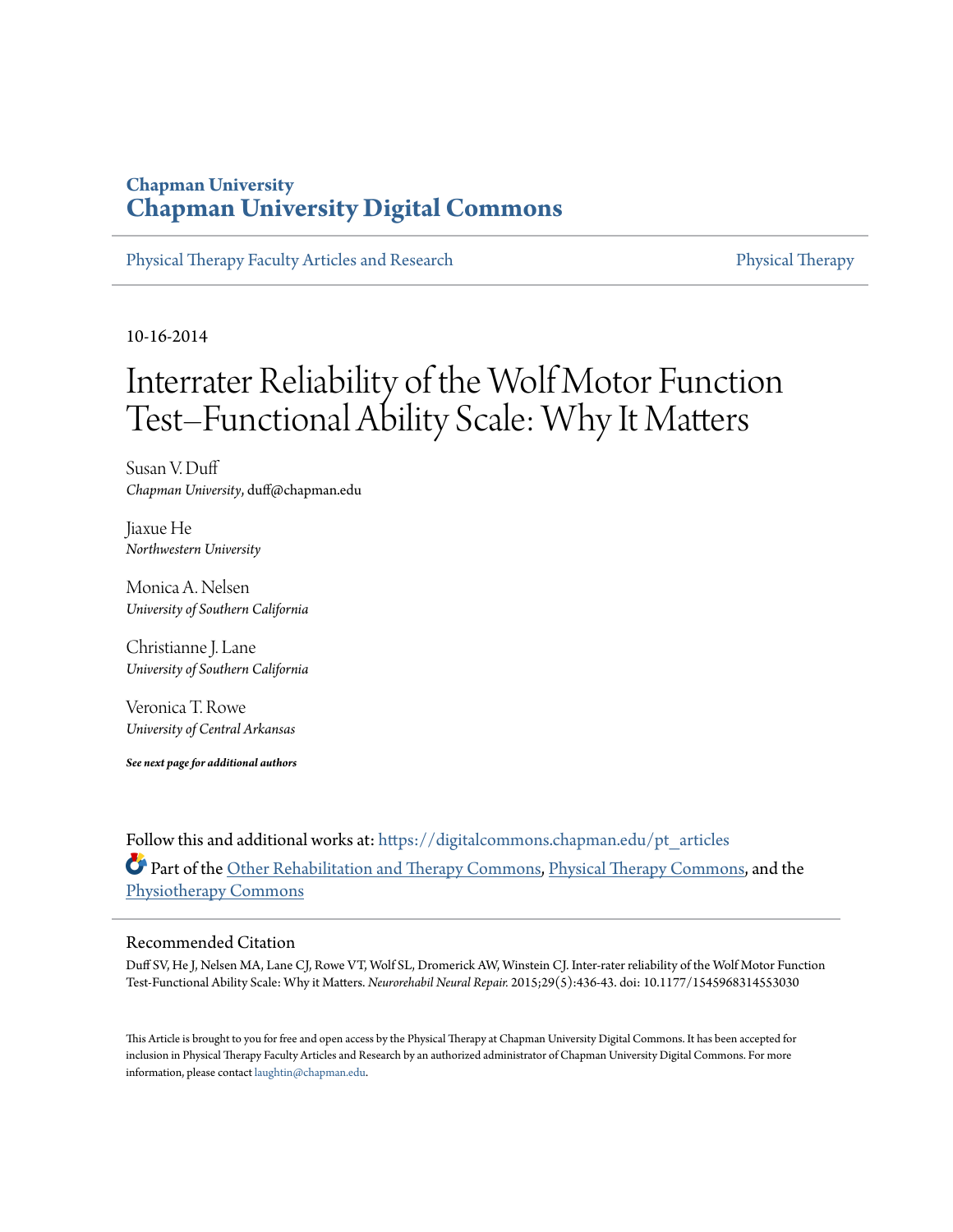# Interrater Reliability of the Wolf Motor Function Test–Functional Ability Scale: Why It Matters

#### **Comments**

This is a pre-copy-editing, author-produced PDF of an article accepted for publication in *Neurorehabilitation and Neural Repair*, volume 29, issue 5, in 2015 following peer review. The definitive publisher-authenticated version is available online at [DOI: 10.1177/1545968314553030](https://doi.org/10.1177/1545968314553030).

#### **Copyright**

The authors

#### **Authors**

Susan V. Duff, Jiaxue He, Monica A. Nelsen, Christianne J. Lane, Veronica T. Rowe, Steve L. Wolf, Alexander W. Dromerick, and Carolee J. Winstein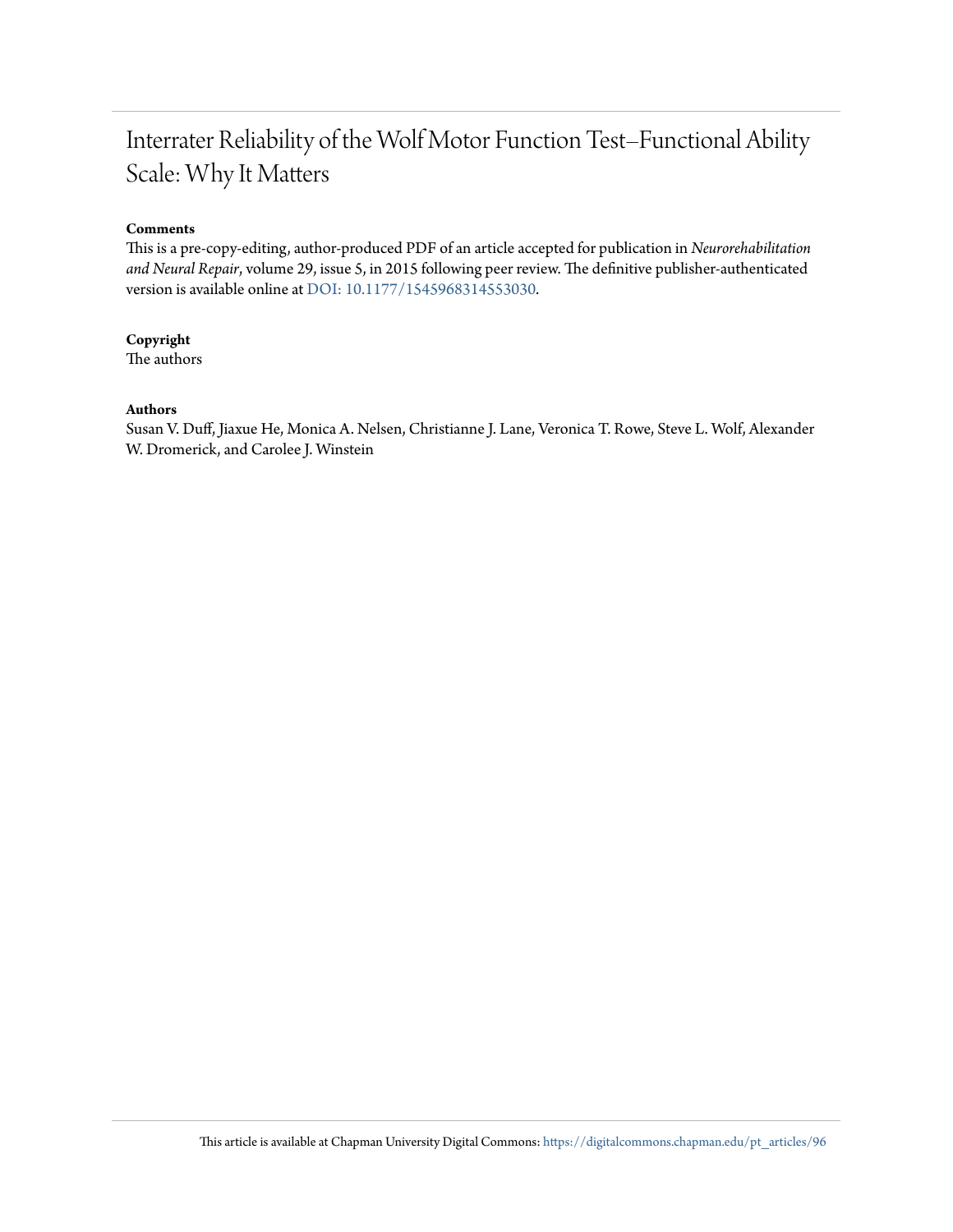

# **HHS Public Access**

Author manuscript *Neurorehabil Neural Repair*. Author manuscript; available in PMC 2016 June 01.

#### Published in final edited form as:

*Neurorehabil Neural Repair*. 2015 June ; 29(5): 436–443. doi:10.1177/1545968314553030.

# **Inter-rater Reliability of the Wolf Motor Function Test-Functional Ability Scale: Why it Matters**

## **Susan V. Duff, EdD, PT, OTR/L, CHT**,

Department of Physical Therapy, Thomas Jefferson University, Philadelphia, PA, USA

#### **Jiaxiu He, PhD**,

Kellogg School of Management, Northwestern University, Chicago Il, USA

# **Monica A. Nelsen, DPT, PT**,

Division of Biokinesiology and Physical Therapy, Herman Ostrow School of Dentistry, University of Southern California, Los Angeles, CA, USA

# **Christianne J. Lane, PhD**,

Department of Preventive Medicine, Keck School of Medicine, University of Southern California, Los Angeles, CA, USA

# **Veronica T. Rowe, MS, OTR/L**,

Department of Occupational Therapy, University of Central Arkansas, Conway, AR, USA. PhD student, Texas Woman's University, Dallas, TX, USA

# **Steven L. Wolf, PhD, PT, FAPTA, FAHA**,

Departments of Rehabilitation Medicine, Medicine and Cell Biology, Emory School of Medicine, Atlanta, GA, USA

#### **Alexander W. Dromerick, MD, FAHA**, and

Departments of Rehabilitation Medicine and Neurology, Georgetown University and MedStar National Rehabilitation Hospital, Washington, DC, USA

# **Carolee J. Winstein, PT, PhD, FAPTA**

Division of Biokinesiology and Physical Therapy, Herman Ostrow School of Dentistry; Department of Neurology, Keck School of Medicine, University of Southern California, Los Angeles, CA, USA

# **Abstract**

**Background—**One important objective for clinical trialists in rehabilitation is determining efficacy of interventions to enhance motor behavior. In part, limitation in the precision of measurement presents a challenge. The few valid, low-cost observational tools available to assess motor behavior cannot escape the variability inherent in test administration and scoring. This is especially true when there are multiple evaluators and raters as in the case of multi-site randomized controlled trials (RCT). One way to enhance reliability and reduce variability is to implement rigorous quality control (QC) procedures.

Corresponding author: Dr. Carolee J. Winstein, Department of Biokinesiology and Physical Therapy, University of Southern California, 1540 Alcazar St., CHP 155, Los Angeles, CA 90089, USA. winstein@usc.edu, 323-442-3290.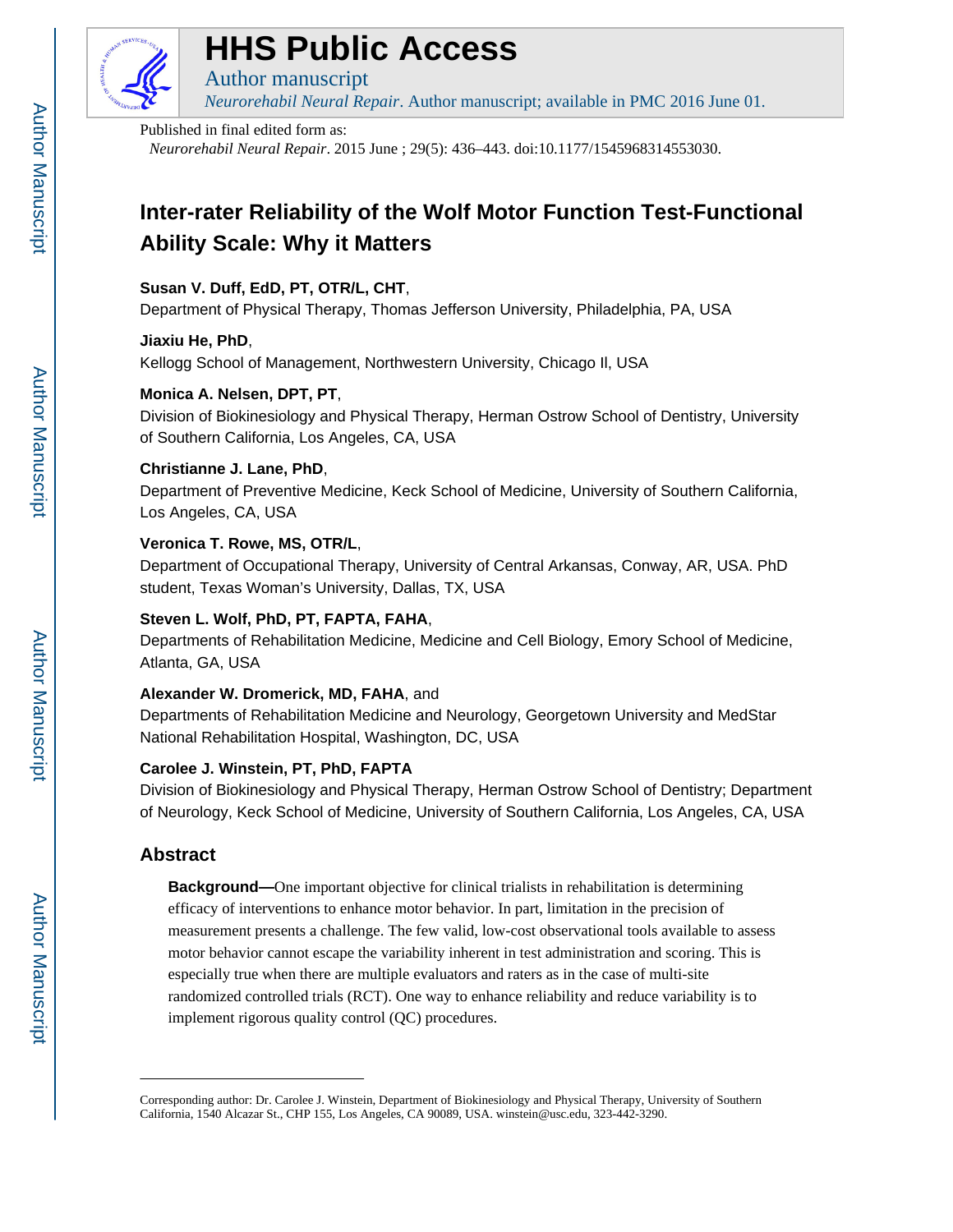**Objective—**This paper describes a systematic QC process used to refine the administration and scoring procedures for the Wolf Motor Function Test (WMFT)-Functional Ability Scale (FAS).

**Methods—**The QC process, a systematic focus-group collaboration was developed and used for a phase III RCT, which enlisted multiple evaluators and an experienced WMFT-FAS Rater Panel.

**Results—**After three staged refinements to the administration and scoring instructions, we achieved a sufficiently high inter-rater reliability (weighted kappa  $= 0.8$ ).

**Conclusions/Implications—**A systematic focus-group process was shown to be an effective method to improve reliability of observational assessment tools for motor behavior in neurorehabilitation. A reduction in noise-related variability in performance assessments will increase power and potentially lower the number needed to treat. Improved precision of measurement can lead to more cost effective and efficient clinical trials. Finally, we suggest that improved precision in measures of motor behavior may provide more insight into recovery mechanisms than a single measure of movement time alone.

#### **Keywords**

quality; observational; motor control; impairment; assessment; stroke

## **Introduction**

Improvements in motor control or skill which can be causally linked to specific interventions could inform clinical practice and perhaps more importantly, advance knowledge about the mechanisms of recovery. The most robust measures of motor behavior use laboratory-based instruments to record spatial-temporal parameters of position (kinematics) and force (kinetics). $1-3$  However, these instrumented assessments are typically costly, time consuming, and require specialized training and equipment for data collection and analysis. As technology advances, more low-cost options with real-time capabilities will become available.<sup>4,5</sup> Yet, most researchers and some practitioners still rely on inexpensive, low-technology measures such as the Wolf Motor Function Test (WMFT)<sup>6</sup> and the Action Research Arm Test  $(ARAT)^7$ . These kinds of assessment tools can be subject to poor reliability (i.e., increased variability), especially when used by multiple raters. Ultimately, a diminished inter-rater reliability can reduce the statistical power for determining efficacy of rehabilitative intervention studies.

One way to control for the inherent risk of diminished inter-rater reliability is through quality control (QC) procedures. The WMFT<sup>6</sup> is a standardized, performance-based, upper extremity (UE) assessment of functional capability for adults post-stroke that includes 15 timed items and 2 strength items. From video-capture, a discrete WMFT-Functional Ability Scale (FAS) score is determined post-hoc to quantify the quality of movement (relative to the less affected side) for each of the 15 timed tasks. The score is based on characteristics of speed, precision, coordination and fluidity--metrics of skill.<sup>8</sup> The WMFT-FAS uses a 6point ordinal rating scale that ranges from 0 (no use of the affected side attempted) to 5 (normal) for a maximum score of 75 for the fifteen tasks. The psychometric properties of the WMFT-FAS were previously explored in three related papers.  $8-10$  The minimal detectable change (MDC<sub>90</sub>) was reported to be 0.37 (range 0.2–0.4) points per task<sup>8</sup> within an overall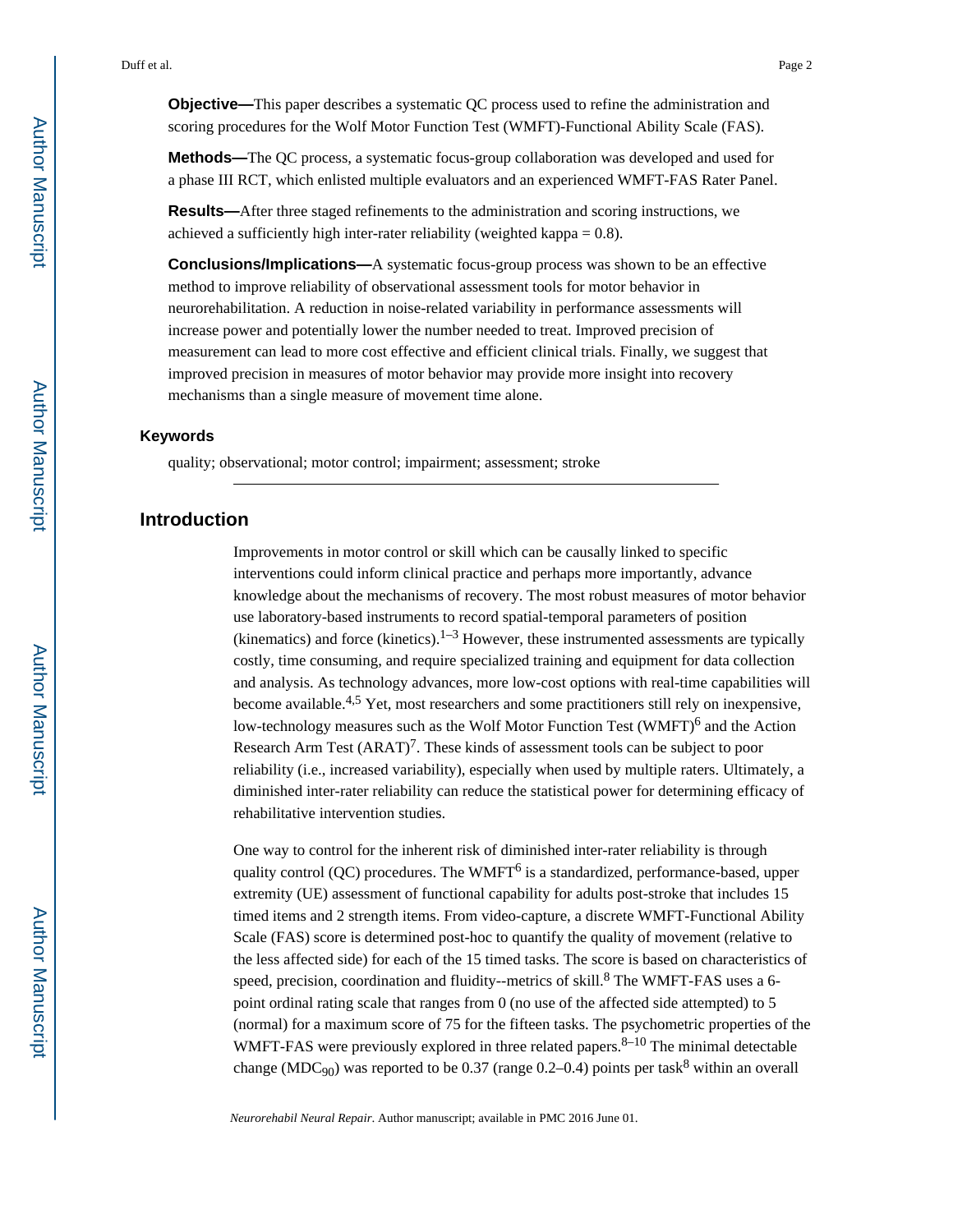change of 20 out of 75 points (27%) (MDC<sub>95</sub>) across tasks.<sup>10</sup> Morris and colleagues<sup>8</sup> found the inter-rater reliability  $(ICC)$  to be  $\ 0.88$  when task items were pooled, yet there was inconsistency for individual tasks with median ICCs that ranged from 0.36 to 0.93.

The Interdisciplinary Comprehensive Arm Rehabilitation Evaluation (ICARE) phase III multi-site randomized controlled trial<sup>11</sup> afforded an opportunity to implement a rigorous QC process. This effort was undertaken to strengthen inter-rater reliability of the Rater Panel scores and thereby improve construct validity of the WMFT-FAS for the ICARE trial. Our process resulted in a fine-tuned revision to the administration and scoring instructions (ASI, see Supplementary Material). Ultimately, our aim is to inform clinical investigators about the QC process and to provide the revised ASI to future users.

#### **Methods**

#### **Organization of the Phase III Clinical Trial**

The ICARE trial with targeted enrollment of 360 participants is a prospective phase III RCT that includes three regional centers (Los Angeles, Washington DC, and Atlanta) and 7 clinical sites (5 in Los Angeles, and 1 each in Washington DC and Atlanta).<sup>11</sup> The primary aim of ICARE is to compare arm and hand recovery in adults early post-stroke who are randomized to one of three groups. The experimental group participates in an outpatient structured therapy program termed the Accelerated Skill Acquisition Program (ASAP) and are compared to those randomized to a dose equivalent usual and customary therapy program.

The primary outcome is the change in the log-transformed WMFT time score at one-year post-randomization. The WMFT-FAS is but one of a large battery of secondary outcomes. As with other multi-site studies, the ICARE trial requires considerable coordination, training and standardization of multiple team members to ensure success. Each site has a team leader and usually one reserve, while each regional center has multiple blinded evaluators (BEs) who formally administer the ICARE assessment battery at each of four designated time points. The Administrative Core employs 3 experienced clinicians (Rater Panel) who rate the fifteen timed tasks from digitally captured footage. Data are collected and managed through the primary database hosted by the central Data Management and Analysis Center (DMAC) and the File Transfer Protocol (FTP) site hosted by the Administrative Core at the University of Southern California in Los Angeles. The flow of data from test administration to rating score submission is illustrated in Figure 1.

Licensed occupational and physical therapists blinded to group assignment, administer the WMFT at baseline and post-randomization at 3 pre-determined follow-up periods: posttherapy, 6 months, and 1 year. The WMFT is filmed using a digital camera (standardized across sites) according to detailed procedures outlined in the ICARE Manual of Procedures (MOP). Prior to study initiation, site-designated BEs attended a 3-day Clinical Research Evaluators Training Meeting in Los Angeles. Training materials and protocols, with video demonstrations are updated when necessary and made available on a secure ICARE web site for ongoing review and use by BEs and other study personnel. Test administration certification requires each BE to demonstrate at least 90% proficiency with the standardized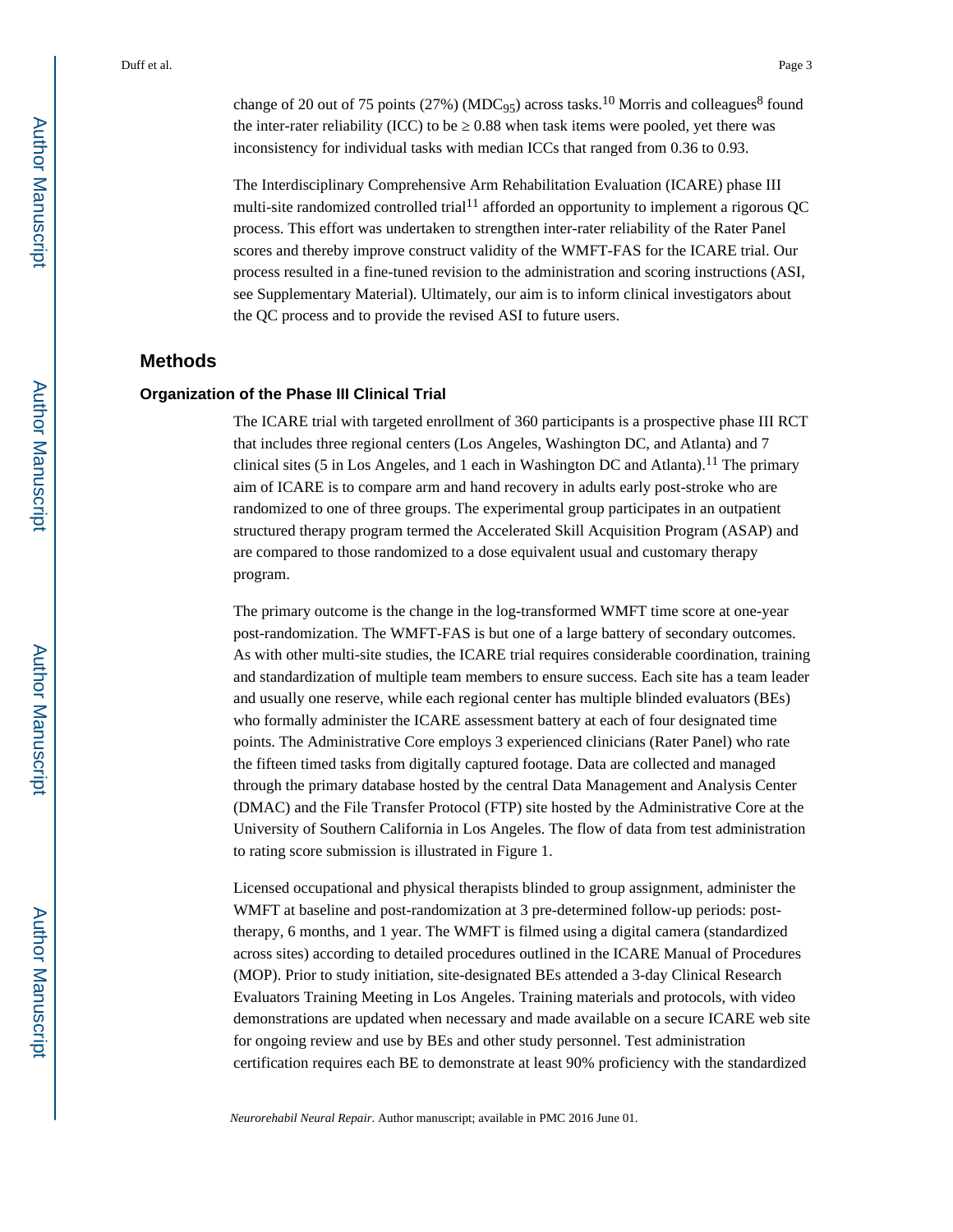administration and scoring criteria. Re-certification is required every 6 months until data collection is complete.

Immediately after test administration, the local site edits the digital file and uploads it to a secure FTP server. A trained member of the Administrative Core evaluates and approves each de-identified digital file for quality (i.e., data completeness, audio and visual clarity) and consistency with the ASI essential elements (see Results for details on essential elements). Once the QC check is complete, the digital files are made available to the Rater Panel. Files that fail the QC check are retained and depending on the reason may go back to the BE for remediation. In any case, the test is not re-administered. Failed files are returned to BE's if deemed fixable. For example, if the problem was in editing, the BE can re-edit the digital file from the raw footage. Most importantly, feedback is given to sites to ensure that the same error does not recur, regardless of the reason for failure.

The Rater Panel scores each digitally recorded assessment using the 6-point scale. Initially, panel members independently determined a score for each task. This yielded 3 ratings per task for each digital file (i.e., 15 tasks  $\times$  3 raters = 45 scores/test). Thus, without attrition we estimated  $\sim$ 1440 digital files (360 participants  $\times$  4 time points) at  $\sim$  30–45 minutes/each for accurate scores per rater.

#### **Timeline for QC Process**

To improve consistency in test administration across sites and to verify the reliability of WMFT-FAS scoring, the ICARE clinical leadership in collaboration with the BEs and Rater Panel implemented a QC process. Prominent events of the systematic QC process included: refinement of the WMFT template (i.e. table-top mat), clarification and refinement of the ASI, statistical analysis of the Rater Panel scores and initiation of monthly Rater Panel meetings. These events are chronicled in Figure 2.

Three revisions were made to the ASI to simplify instructions, specify the set-up and reduce scoring ambiguity (see Results for details). After each revision, the changes were reviewed in meetings held with the site team leaders, BEs and Rater Panel members. Each site and BE provided signed documentation that the revised protocols were reviewed and replaced in the MOP binders; master copies were also available through the secure ICARE web site.

In concert with the ASI revisions, the DMAC conducted five rounds of inter-rater reliability testing based on scores generated by the Rater Panel. The first two rounds used digital files from a prior study completed before ICARE and the later three rounds used digital files from the ICARE trial itself. Each panel member rated the digital files and submitted their scores to the DMAC through the secure FTP site.

Monthly web-based meetings of the Rater Panel began after round 2 of reliability testing. These meetings were initiated in an effort to hone the panel's objective rating skills and to identify scoring criteria that needed clarification. After independent review of sample digital files, discrepancies in rating were identified by the DMAC. Each rater shared the decision process they used to rate discrepant items and a meaningful discussion ensued. During meetings boundaries for determining whether a task was performed "very slowly (score 2),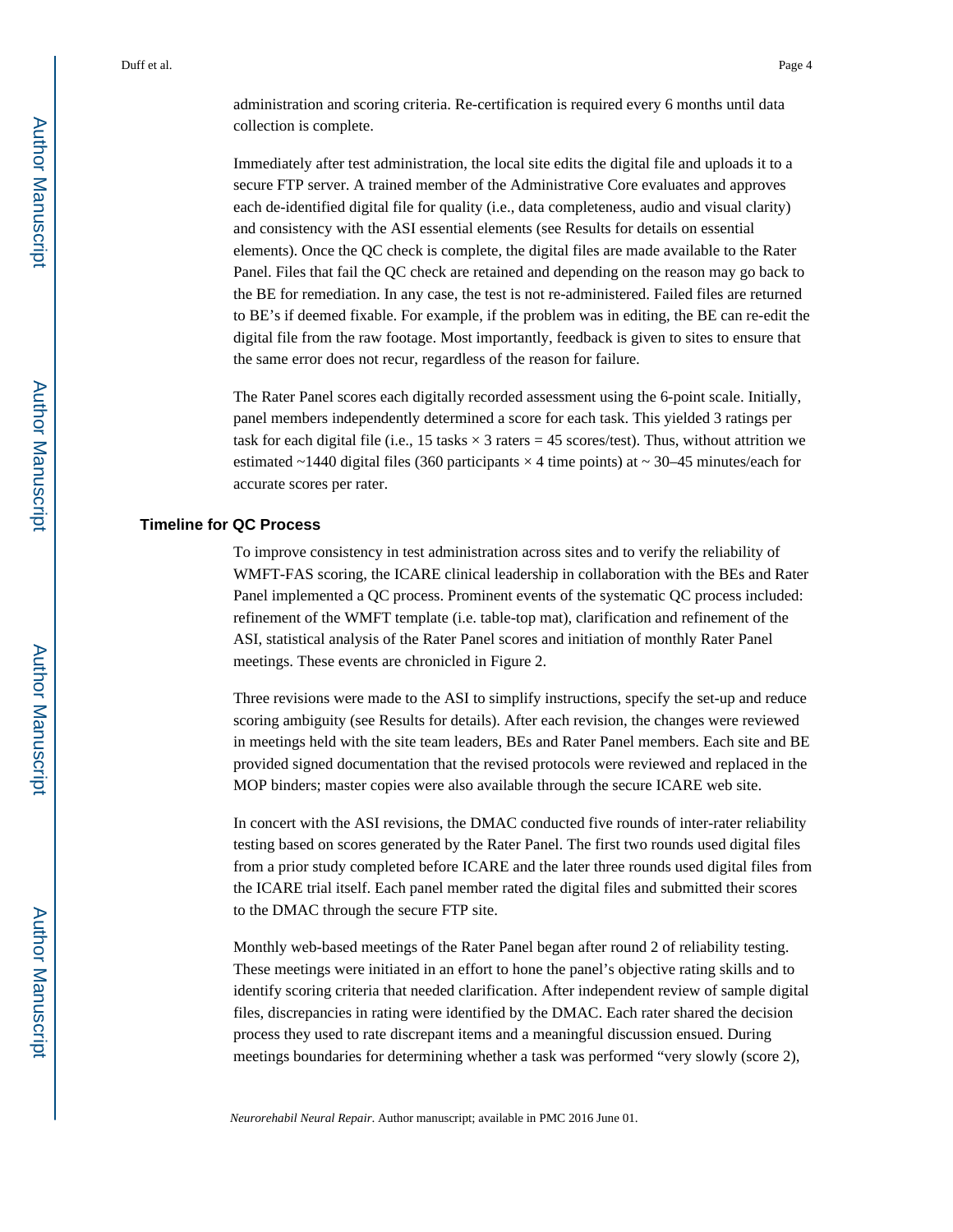slower (score 3), or slightly slower (score 4)" were discussed and differences between raters on specific task scores (identified by the DMAC) were reviewed. An examination of the boundaries for each scoring category included a review of the actual movement time of task performance and a comparison with the less-involved limb's performance. However, a specific time interval for each category was not designated because, in most cases, it was determined relative to the less-involved limb. Specific instructions about the WMFT FAS rating and the speed of movement are included in the ASI (Supplementary Material, Section VI.B.) in the section beginning, "For determination of normal…" The rater panel agreed that the difference between speed categories was best determined through examples and discussion during the monthly meetings. Discrepancies were adjudicated by majority vote.

#### **Statistical Analysis**

Inter-rater reliability was assessed using the weighted kappa for all five rounds of testing. Weighted kappa  $(k_w)$  is a measure of concordance for ordinal outcomes that weights larger disparities in ratings higher than smaller differences,  $12-13$  that was appropriate given the 6point scaling. A quadratic weighting was used for these analyses in order to penalize greater discordance in ratings more severely than would occur with a linear weighting. For example, a difference in ratings of a 2 and a 3 would be seen as a much smaller disparity in rating than a difference in rating between a 2 and a 5. Weighted kappa was utilized, as the items under review were ordinal. While ICCs are appropriate for interval level data, they are inappropriate for ordinal level data, as they require calculation of parametric outcomes that are not meaningful in non-parametric data. To guide our efforts toward the achievement of inter-rater reliability, we looked to the "benchmarks" that Landis and Koch<sup>14</sup> used and set a lower bound of 0.80, which should represent "substantial" agreement.

#### **Results**

#### **Revisions to Administration and Scoring Instructions**

The initial version of the ASI adopted for the ICARE MOP was the same as that used in the EXCITE trial.15 Prior to randomization for ICARE, Revision 1 was made to the original table-top template and the ASI (Figure 2). Instructions on positioning for task execution and camera placement were revised and placement markers for each item were labeled on the template. Participant instructions for the quick demonstrations were condensed for all items. For example, for Item #10 the instructions for the quick demonstration now reads, "Pick up the pencil as fast as you can."

Revision 2 of the ASI was completed after randomization commenced. Refinements included specifications on chair positions, participant/object proportions (i.e., box size) and filming strategies. For example, the filming position "Side-Close" was specified to zoom in on fine-motor skills. Instructions for task items were also clarified. For example, for Item #12 Stack checkers, we added, "Do it like this (demonstrate correct method), not like this (demonstrate incorrect method of at least one checker still touching the table surface in the stacked position)." Finally, a description of template placement during test administration was added.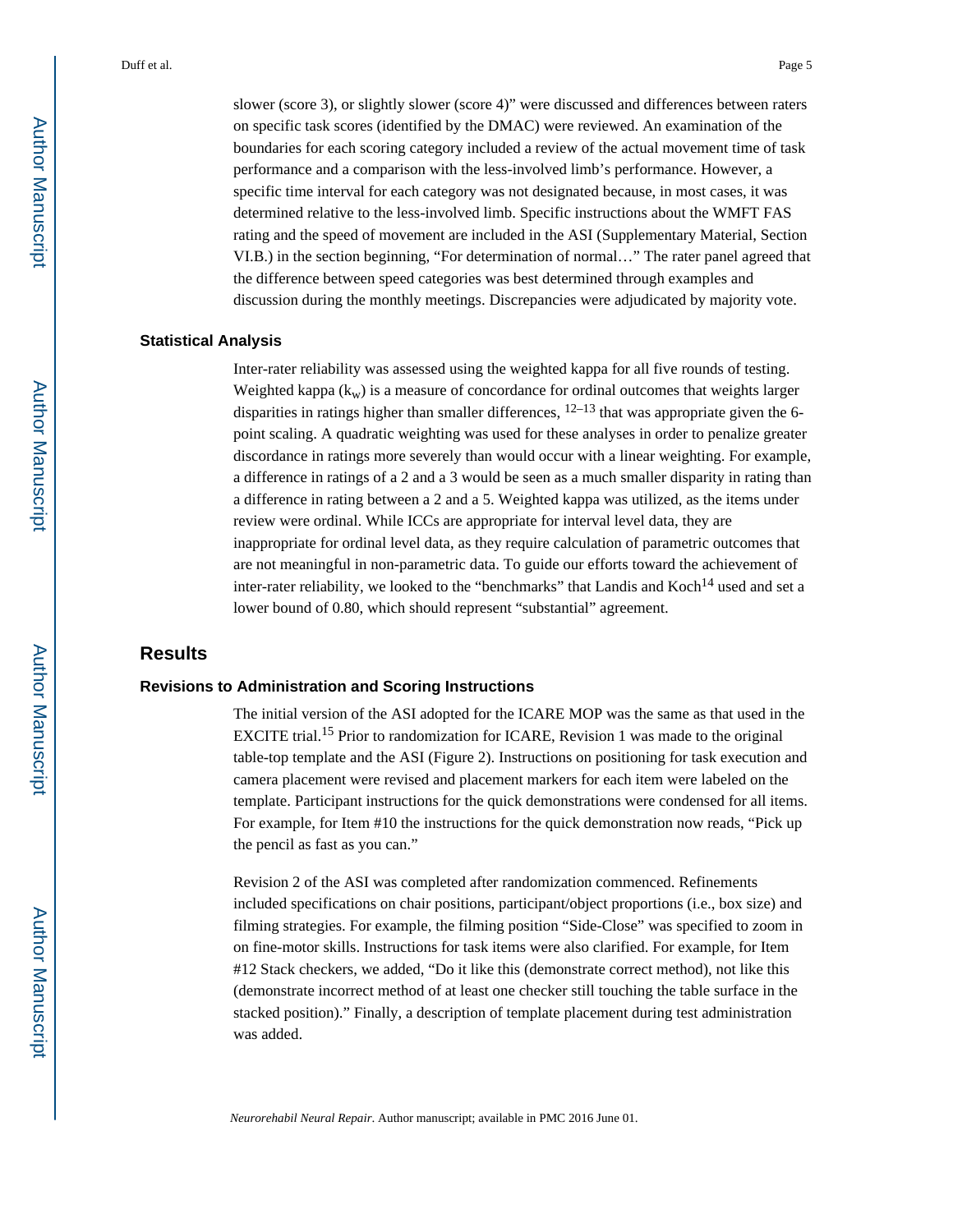Revision 3 was finished after round 4 of statistical testing and included clarification of the scoring criteria and the addition of 'essential' and 'desirable' elements for each item. Essential elements are the specific features that must be accomplished in order for the task to be deemed 'complete'. The desirable elements are other qualitative features that should be included in the task but are not necessary for completion. If a participant cannot complete the essential elements they are given a timed score of 120+ (coded as −7). An essential element in Item #15 Turing key in lock, reads, "Turns key fully each direction and back to vertical". Two desirable elements for Item #15 are, "lateral pinch and turns key to the instructed direction first". Revision 3 also included photos of task demonstrations. In the *General Comments* section details were added such as, "If a BE makes a mistake with set-up or timing, the task may be repeated an additional time". Consultation with investigators from the EXCITE trial and the BE team at Emory University guided the third ASI revision.

**Reliability Testing—**Reliability testing began during the Rater Panel's training period. The five rounds of testing were interspersed with ASI revisions, review of previous reliability findings, consultation with WMFT-FAS experts and quality checks of digital files (Figure 2). The timeline reveals that this process transpired over a 3-year period.

In round 1, some  $k_w$  values between raters were below our 0.8 criterion (0.67 to 0.83). Therefore, the ICARE leadership team consulted the reliability findings from Morris et al.<sup>8</sup> The pooled reliability was reportedly high, $8$  but the inter-rater reliability for more than half of the tasks was lower than the 0.80 criterion set for the ICARE trial.<sup>8</sup> For at least one of two test periods, inter-rater reliability for 9/15 tasks was < 0.75 and ICCs for a number of tasks (i.e.,  $\#1$ , 4, 7, 10 and 11, see Figure 3 legend for task ID) were <0.50.8 This important factor contributed to our decision to seek to improve inter-rater reliability to a greater level than round 1 of ICARE and that reported by Morris et al.<sup>8</sup>

For round 2, inter-rater reliability was inconsistent ( $k_w$  values 0.62 to 0.87). Only one rater pair (raters 2 and 3) reached the  $k_w$  criteria of 0.80 in the first two rounds of statistical testing (Figure 2). Therefore, the ICARE clinical leadership team, in collaboration with the DMAC, requested that each Rater Panel member score every ICARE digital file (i.e., 3 scores per file) and meet as a group once/month to review and adjudicate task items with between rater scoring discrepancies.

For round 3 all  $k_w$  values (0.76 to 0.89) were higher than for round 2. Yet, round 4  $k_w$  values showed a reduction in agreement between rater 2 and the other two raters (0.51 and 0.66) compared with the first three rounds. Additional QC methods were then pursued to examine the basis for the diminished reliability. This involved a heightened screening process in which the digital files were reviewed for confirmation of clear visibility of the essential task elements and accuracy of editing. After round 4, the ASI underwent a 3rd and final refinement.

For round 5, the  $k_w$  pooled reliability was above criterion (0.81 to 0.86). Yet, the  $k_w$ between raters for the fifteen tasks in round 5 was less consistent (Figure 3). Three tasks fell below a  $k_w$  of 0.70 for at least two rater pairs including; "Forearm to table" (#1; 0.66), "Forearm to box"  $(42, 0.66)$ , and "Reach and retrieve"  $(48, 0.63)$ . Of note, these 3 tasks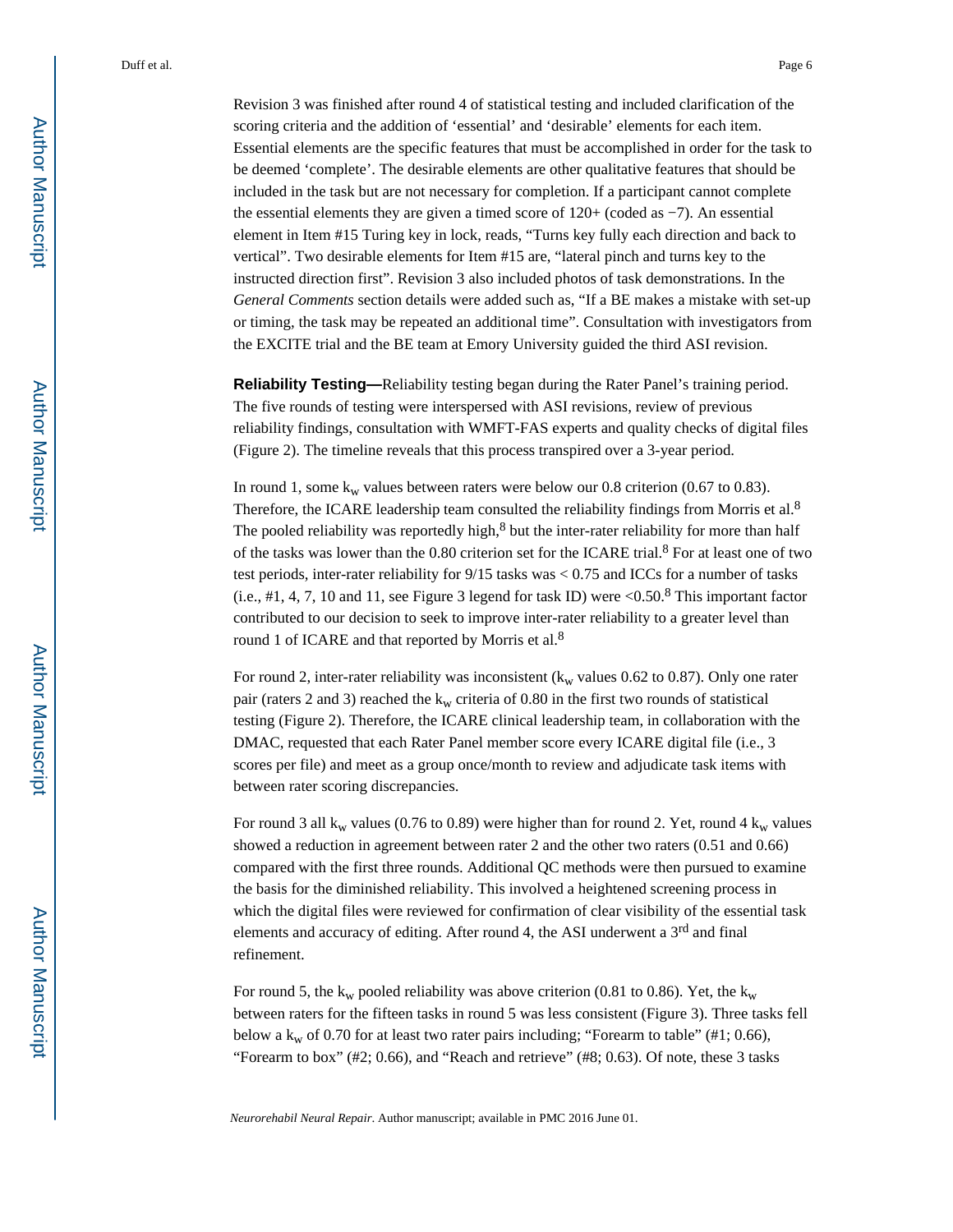were among those Morris et al. $8$  found to have a low level of agreement on at least one of two test periods (#1 = 0.52; #2 = 0.57; #8 = 0.61). For ICARE, raters 1 and 3 had the highest agreement ( $k_w > 0.7$  all tasks) and raters 2 and 3 had the lowest agreement for the "Reach and retrieve" task  $(\text{\#8} = 0.63)$ . It is important to note that a kappa value of 0.80 is a very stringent cutoff, representing almost perfect alignment of scores. Kappa's > 0.60 are considered very highly associated.

Once an inter-rater weighted kappa  $\,$  0.8 was achieved by round 5 for the pooled tasks, 90% of the digital files were each assigned to only one rater with ~10% (randomly selected by the DMAC) distributed to all 3 raters for independent scoring. This shift in allocation from three- to one-rater per digital file reduced the time and cost of the rating process. Periodic examination of rater reliability (10% of digital files) has demonstrated that inter-rater reliability is being maintained at levels  $> k_w = 0.70$ , with most  $> 0.80$ .

# **Discussion**

Findings from recent multi-site definitive neurorehabilitation RCTs have been less optimistic than the phase II trials that preceded them;  $16-19$  primarily because it is difficult to replicate the group differences from smaller scale trials in multi-site large scale trials.20–22 This phenomenon may be due at least in part, to the inherent confounding factors introduced when conducting bench to bedside work, and the lower methodological rigor often tolerated in smaller single-site compared with larger multi-site trials.<sup>20–23</sup> This paper focuses on one potential confounder--random error introduced during administration and scoring of an observationally-based motor behavior assessment. Improved inter-rater reliability is one way to increase the sensitivity of these types of measures in multi-site RCTs.

The ICARE trial was powered on the log WMFT-time score, the primary outcome variable that will be used to determine the efficacy of the experimental therapy protocol.<sup>11</sup> The QC process we describe here was implemented for one of the secondary outcome measures one that will be important for interpreting changes in the WMFT time score. The systematic QC process included modifications to the ASI criteria and quality checks of digital files. This process likely elevated the construct validity of this secondary outcome measure. Clinicians and researchers who wish to establish substantial agreement in using the WMFT-FAS should find the details and knowledge gained by the ICARE team particularly helpful for future endeavors.

There is no doubt that the QC process we describe is time consuming, costly, and requires considerable resources to implement. Given that the WMFT-FAS was a secondary outcome measure, why implement such a rigorous, resource-consuming process? What might be the benefit of improved inter-rater reliability? Recently, See and colleagues<sup>24</sup> showed that a standardized training approach used with examiners for a phase II controlled trial significantly reduced variability in scoring on the Fugl-Meyer Assessment (FMA) UE Scale. Data analysis revealed that the improved reliability on the FMA decreased the variance in scoring by 20%. In turn, a 20% reduction in variance on the FMA would allow a reduction in sample size from 137 to 88 to detect group differences for a trial powered at 80%.<sup>24</sup> For the ICARE Trial, an improved WMFT-FAS inter-rater reliability could effectively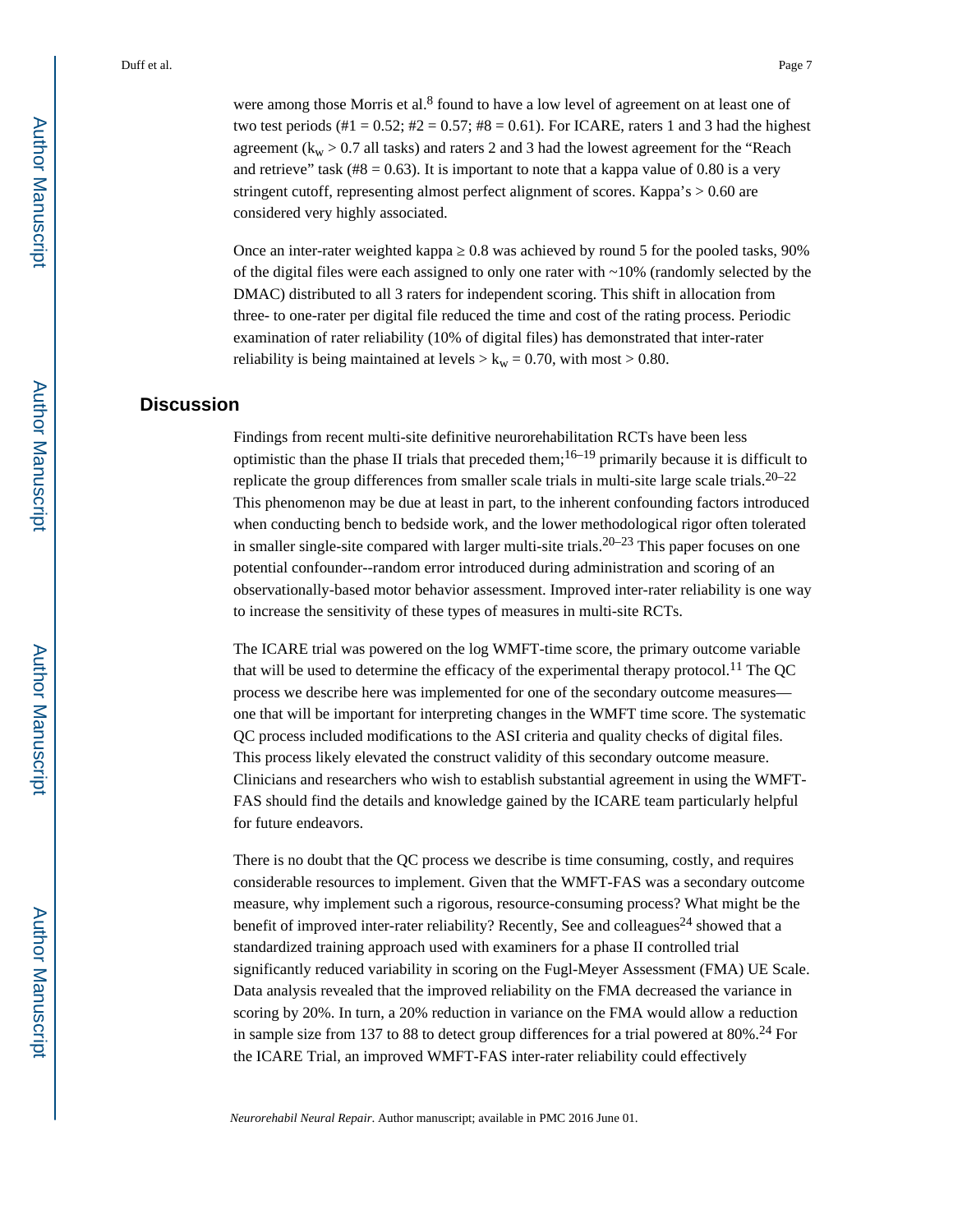strengthen the sensitivity to detect group differences. However we cannot know the possible impact on ICARE until we are permitted to analyze group data (expected, August, 2014). For studies in which the WMFT-FAS is a primary measure,  $25-27$  an improved reliability could lead to increased power. As shown recently, even small decreases in variability can have a large effect on the sample size required to detect a statistically significant effect.<sup>23</sup> Furthermore, a decrease in sample size could have a very large effect on the cost of conducting a clinical trial. Use of the revised WMFT ASI (Supplementary Material) could minimize the need for an extensive QC effort, decrease the cost and increase the efficiency of future single- and multi-site clinical trials in stroke rehabilitation.

Recently, Woodbury and colleagues<sup>28</sup> used Rasch analysis to establish a hierarchy of item difficulty for 14/15 items based on the rating scale of the WMFT-FAS. From that analysis the authors discovered that Item #8, "Reach and retrieve", had abnormally high missing values due to administration and filming errors. Without this item the authors were able to establish an item difficulty hierarchy to show that higher scores on difficult items were associated with higher UE function. For ICARE, greater reliability and precision of the WMFT-FAS score will be important for determining whether the structured intervention significantly contributed to an improvement in UE motor behavior and skill above that achieved for the dose equivalent usual and customary treatment group.

#### **Limitations**

One limitation was that initially we relied on the inter-rater reliability of the WMFT-FAS reported in Morris et al<sup>8</sup> and assumed that we would achieve the same if not a higher rater agreement level. After round 1 of reliability testing and closer examination of the findings for individual items in Morris and colleagues<sup>8</sup> we realized that this assumption was incorrect. In hindsight, we should have scrutinized previous results more carefully before conducting round 1. This may have allowed us to initiate strategies to improve inter-rater reliability earlier in the trial.

Another limitation is that we assumed that the initial in-person training provided to the blinded evaluators would be sufficient. However, over the course of the trial new BE's who joined the team did not receive this in-person training; although they did have web site access to training materials, protocols, video demonstrations and in person local experienced BEs. In previous work, the investigators suggested that evaluator training may have been insufficient due to the low agreement level for many items<sup>8</sup>. See and colleagues<sup>24</sup> showed that standardized training and testing after training increased reliability of the FMA. We speculate that in-person training and greater scrutiny of the knowledge and skill of all BE's could have improved consistency in WMFT execution and may have hastened the achievement of inter-rater reliability.

A final limitation pertains to the web-based group meetings of the Rater Panel. Although this process was deemed beneficial overall, we note that there was an initial familiarization period that may have adversely influenced individual scoring strategies and subsequent ratings assigned by the panel members. Initially, the raters reported a tendency to second guess their first responses and predict how the other raters would score. This context effect dissipated with time and familiarization with the process.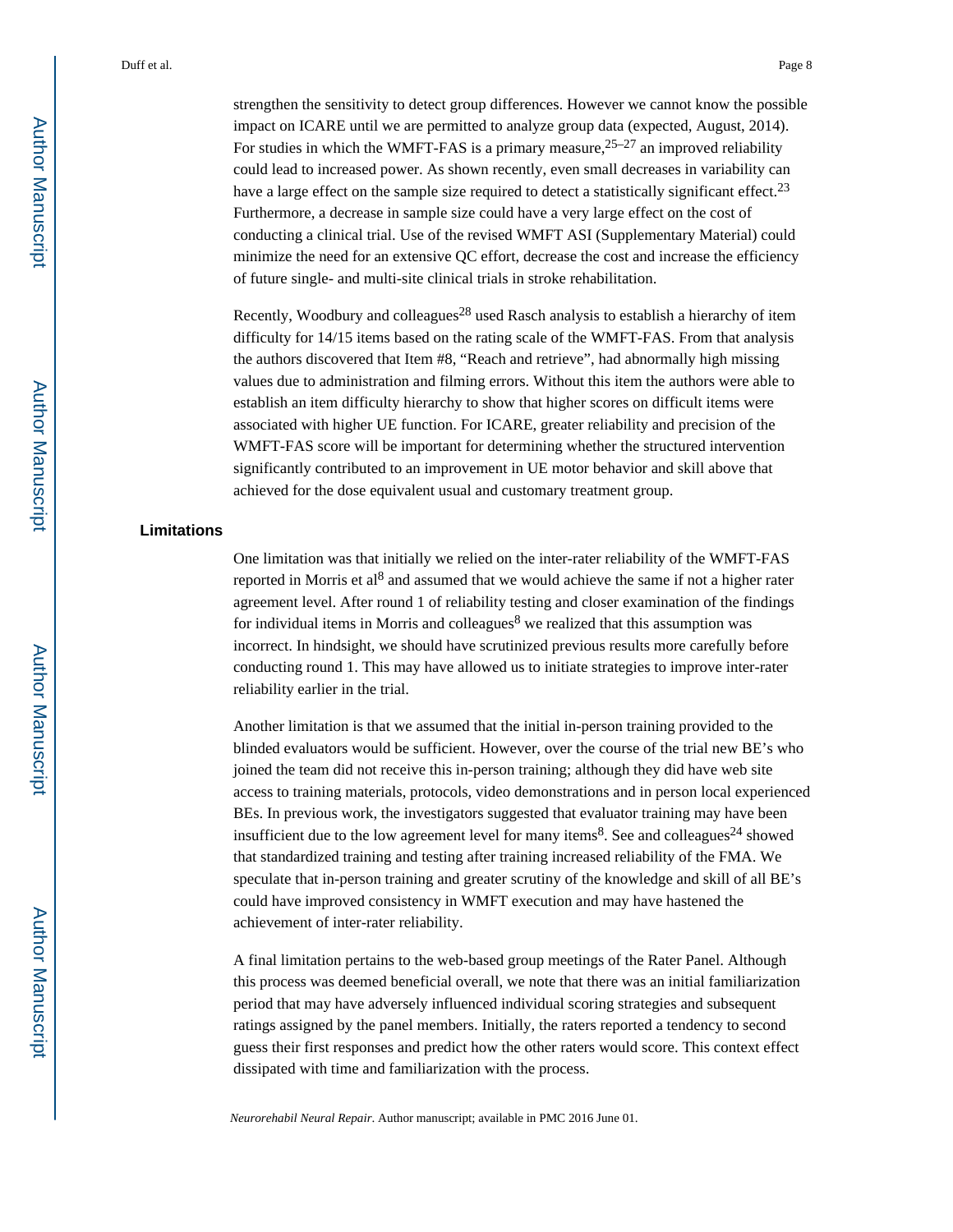#### **Recommendations for Clinical Researchers**

From this systematic QC process we offer a few recommendations to investigators who plan to use the WMFT-FAS in their clinical trial research. 1) The quality of the visual media capture is critical. As such, close attention to the camera setup is strongly recommended to assure sufficient visualization of the essential and desirable elements (see Supplementary Material). 2) Frequent and consistent (pre-planned) web-based Rater Panel focus-group meetings are recommended to sharpen rater skills, foster consistency in scoring and maintain these skills over the entire course of the study. 3) Implementation of regular meetings for the blinded evaluators is recommended to maintain consistency in test execution over time and across sites. Remote meeting formats such as Go-to-Meeting, WebEx or Adobe Connect are useful for recommendations 2 and 3. 4) To further strengthen inter-rater reliability of the WMFT-FAS we recommend removal of the most problematic items in future revisions including: Forearm to table (#1); Forearm to box (#2); and Reach and retrieve (#8) (see rationale in Results).8,11,28 While standardization procedures are common for implementation of clinical trials research, the first two recommendations are unique aspects of QC enforced in the ICARE study. Finally, we suggest that the first three recommendations can be generalized for use with comparable quality-based motor performance measures in the context of multi-site RCTs.

#### **Conclusions/Implications**

The effort expended to modify the ASI procedures and achieve a substantial level of interrater reliability likely enhanced the construct validity of the WMFT-FAS instrument. We detail the systematic QC process developed for ICARE so that others may benefit from a more sensitive and objective measure of motor behavior. We believe that the process of strengthening the psychometric properties of observationally based motor behavior measures is vital to advancing the science of our field and to enhancing our understanding of the mechanisms of recovery. This concern is timely given the recent fervent discussions surrounding the nature of sub-optimal motor recovery (recovery vs. compensatory)  $29-32$  and impairment-based vs. task-based intervention protocols.<sup>1,33</sup> As the number of clinical trials in neurorehabilitation grows and we attempt to demonstrate sufficient efficacy and effectiveness of our interventions, it is essential that we use reliable tools that provide information pertaining to restitution and substitution strategies.

Observational measures that provide reliable information about 'how the movement was performed' with the addition of temporal measures (e.g., movement time) could offer new insights about the recovery process. The WMFT-FAS complements the WMFT-time score. Thus, we would ideally like the scores from both measures to improve. Yet, discrepancies may provide greater insight.<sup>34</sup> For example, if movement time decreases while the WMFT-FAS score is unchanged, this may suggest that the improvement stems from sub-optimal compensatory strategies. Therefore, complementary measures of motor behavior and movement time should be used to better understand the mechanisms of recovery that are impacted by rehabilitative interventions.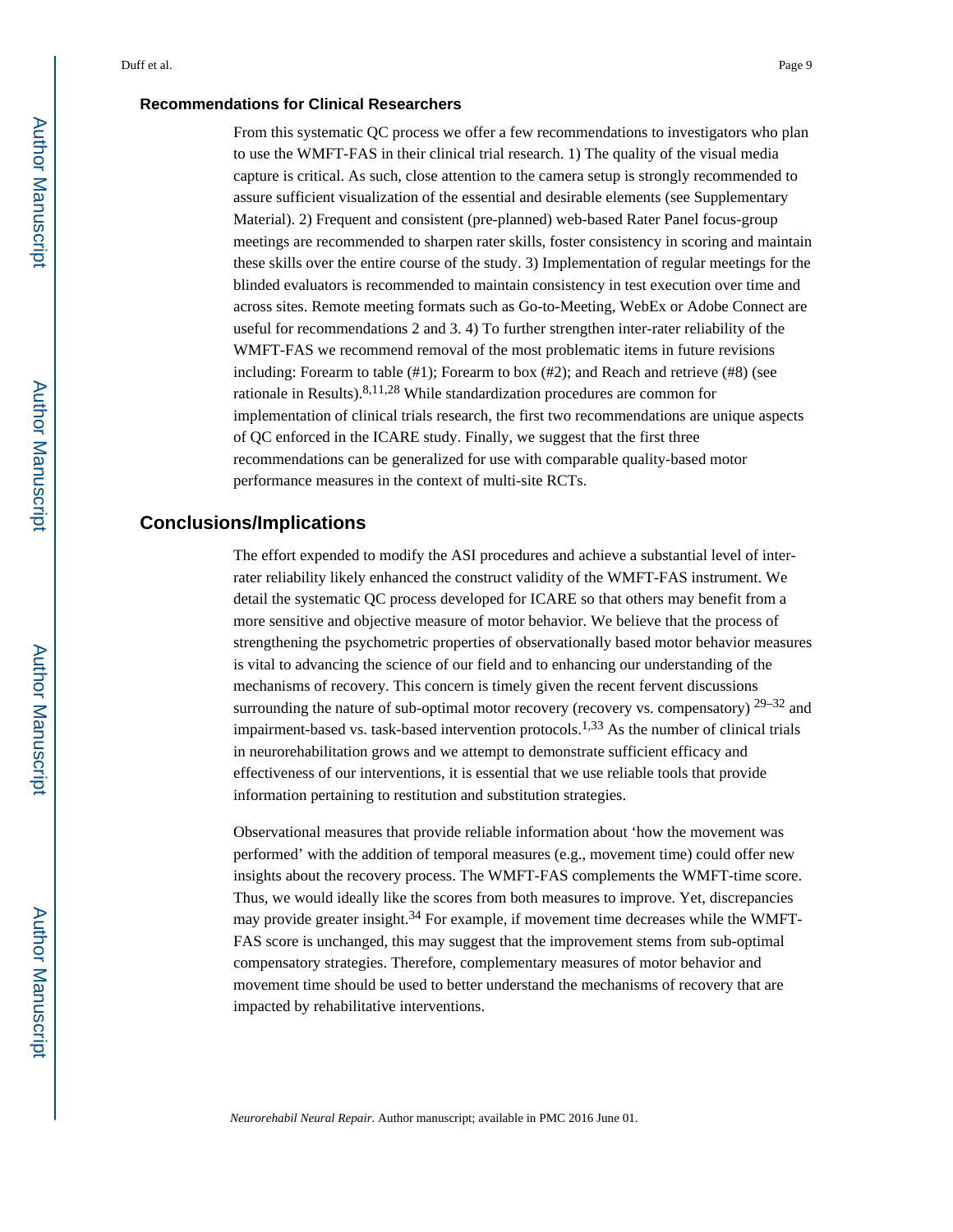# **Supplementary Material**

Refer to Web version on PubMed Central for supplementary material.

## **Acknowledgments**

#### **Funding**

This work was supported by grants from the National Institute of Neurological Disorders and Stroke and the Eunice Kennedy Shriver National Institute of Child Health and Human Development under award numbers U01 NS056256 and T32 HD064578.

#### **Acronyms**

| <b>ASAP</b>  | <b>Accelerated Skill Acquisition Program</b>                  |
|--------------|---------------------------------------------------------------|
| ASI          | Administration and scoring instructions                       |
| <b>DMAC</b>  | Data Management and Analysis Center                           |
| BE           | <b>Blinded Evaluator</b>                                      |
| FAS          | <b>Functional Ability Scale</b>                               |
| <b>ICARE</b> | Interdisciplinary Comprehensive Arm Rehabilitation Evaluation |
| ID           | Identity                                                      |
| <b>ICCs</b>  | Interclass correlations                                       |
| <b>MOP</b>   | <b>Manual of Procedures</b>                                   |
| QC           | Quality control                                               |
| UE           | <b>Upper Extremity</b>                                        |
| WMFT         | <b>Wolf Motor Function Test</b>                               |

#### **References**

- 1. Kitago T, Liang J, Huang VS, et al. Improvement after constraint-induced movement therapy: recovery of normal motor control or task-specific compensation? Neurorehabil Neural Repair. 2013; 27:99–109. [PubMed: 22798152]
- 2. van Kordelaar J, van Wegan EE, Kwakkel G. The impact of time on quality of motor control of the paretic upper limb after stroke. Arch Phys Med Rehabil. 2014; 95:338–44. [PubMed: 24161273]
- 3. Alberts JL, Butler AJ, Wolf SL. The effects of constraint-induced therapy on precision grip: a preliminary study. Neurorehabil Neural Repair. 2004; 18:250–8. [PubMed: 15537995]
- 4. Dobkin BH, Dorsch A. The promise of mHealth: daily activity monitoring and outcome assessments by wearable sensors. Neurorehabil Neural Repair. 2011; 25:788–98. [PubMed: 21989632]
- 5. Wade E, Chen C, Winstein CJ. Spectral analysis of wrist motion in individuals poststroke: the development of a performance measure with promise for unsupervised settings. Neurorehabil Neural Repair. 2013; 28:169–78. [PubMed: 24213957]
- 6. Wolf SL, Catlin PA, Ellis M, Archer AL, Morgan B, Piacentino A. Assessing Wolf Motor Function Test as outcome measure for research in patients after stroke. Stroke. 2001; 32:1635–1639. [PubMed: 11441212]
- 7. Lyle RC. A performance test for assessment of upper limb function in physical rehabilitation treatment and reseach. Int J Rehab Research. 1981; 4:483–492.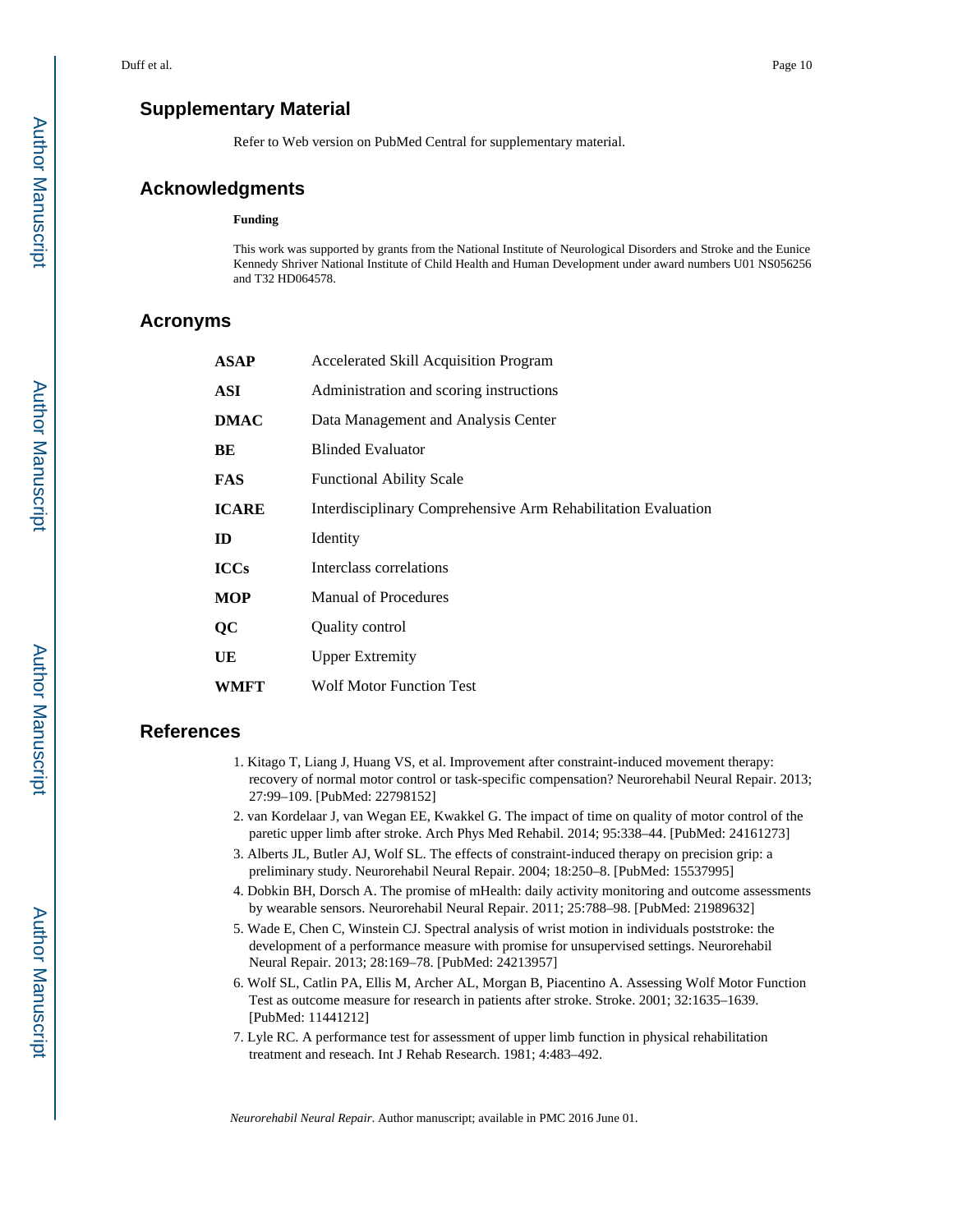- 8. Morris DM, Uswatte G, Crago JE, et al. The reliability of the Wolf Motor Function Test for assessing upper extremity function after stroke. Arch Phys Med Rehabil. 2001; 82:750–755. [PubMed: 11387578]
- 9. Lin KC, Hsieh YW, Wu CY, Chen CL, Jang Y, Liu JS. Minimal detectable change and clinically important difference of the Wolf Motor Function Test in stroke patients. Neurorehabil Neural Repair. 2009a; 23:429–434. [PubMed: 19289487]
- 10. Lin JH, Hsu MJ, Sheu CF, et al. Psychometric comparisons of 4 measures for assessing upperextremity function in people with stroke. Phys Ther. 2009b; 89:840–50. [PubMed: 19556333]
- 11. Winstein CJ, Wolf SL, Dromerick AW, et al. Interdisciplinary comprehensive arm rehabilitation evaluation (ICARE): a randomized controlled trial protocol. BMC Neurol. 2013; 13:5. [PubMed: 23311856]
- 12. Cohen J. A coefficient of agreement for nominal scales. Educ Psychol Meas. 1960; 20:37–46.
- 13. Cohen J. Weighted kappa: nominal scale agreement with provision for scaled disagreement or partial credit. Psychol Bull. 1968; 70:213–220. [PubMed: 19673146]
- 14. Landis JR, Koch GG. The measurement observation agreement for categorical data. Biometrics. 1977; 33:159–174. [PubMed: 843571]
- 15. Wolf SL, Winstein CJ, Miller JP, et al. Effect of constraint induced movement therapy on upper Extremity function 3 to 9 months after stroke: the EXCITE randomized clinical trial. JAMA. 2006; 296:2095–2104. [PubMed: 17077374]
- 16. Dobkin B, Barbeau H, Deforge D, et al. Spinal Cord Injury Locomotor Trial Group. The evolution of walking-related outcomes over the first 12 weeks of rehabilitation for incomplete traumatic spinal cord injury: the multicenter randomized Spinal Cord Injury Locomotor Trial. Neurorehabil Neural Repair. 2007; 21:25–35. [PubMed: 17172551]
- 17. Duncan PW, Sullivan KJ, Behrman AL, et al. Body-weight-supported treadmill rehabilitation after stroke. N Engl J Med. 2011; 364:2026–36. [PubMed: 21612471]
- 18. Harvey RL, Winstein CH. Everest Trial Group. Design for the Everest randomized trial of cortical stimulation and rehabilitation for arm function following stroke. Neurorehabil Neural Repair. 2009; 23:32, 44. [PubMed: 18812431]
- 19. Lo AC, Guarino PD, Richards LG, et al. Robot-assisted therapy for long-term upper-limb impairment after stroke. N Engl J Med. 2010; 362:1772–83. [PubMed: 20400552]
- 20. Adkins DL, Schallert T, Goldstein LB. Poststroke treatment: lost in translation. Stroke. 2009; 40:8–9. [PubMed: 19038911]
- 21. Dobkin BH. Progressive staging of pilot studies to improve Phase III trials for motor interventions. Neurorehabil Neural Repair. 2009; 23:197–206. [PubMed: 19240197]
- 22. Dobkin BH, Duncan PW. Should body-weight supported treadmill training and robotic-assisted training trot back to the starting gate? Neurorehabil Neural Repair. 2012; 26:308–317. [PubMed: 22412172]
- 23. Krakauer JW, Carmichael ST, Corbett D, Wittenberg GF. Getting neurorehabilitation right: what can be learned from animal models? Neurorehabil Neural Repair. 2012; 26:923–31. [PubMed: 22466792]
- 24. See J, Dodakian L, Chou C, et al. A standardized approach to the Fugl-Meyer Assessment and its implications for clinical trials. Neurorehab Neural Repair. 2013; 27:732–41.
- 25. Caliandro P, Celletti C, Padua L, et al. Focal muscle vibration in the treatment of upper limb spasticity: a pilot randomized controlled trial in patients with chronic stroke. Arch Phys Med Rehabil. 2012; 93:1656–61. [PubMed: 22507444]
- 26. Fabbrini S, Casati G, Bonaiuti D. Is CIMT a rehabilitative practice for everyone? Predictive factors and feasibility. Eur J Phys Rehabil Med. 2014 Epub.
- 27. Patten C, Condliffe EG, Dairaghi CA, Lum PS. Concurrent neuromechanical and functional gains following power training post-stroke. J Neuroeng Rehabil. 2013; 10:1–19. [PubMed: 23336711]
- 28. Woodbury M, Velozo CA, Thompson PA, et al. Measurement structure of the Wolf Motor Function Test: implications for motor control theory. Neurorehabil Neural Repair. 2010; 24:791– 801. [PubMed: 20616302]
- 29. Levin ML, Kleim J, Wolf SW. What do motor "recovery" and "compensation" mean in patients following stroke? Neurorehabil Neural Repair. 2009; 23:313–319. [PubMed: 19118128]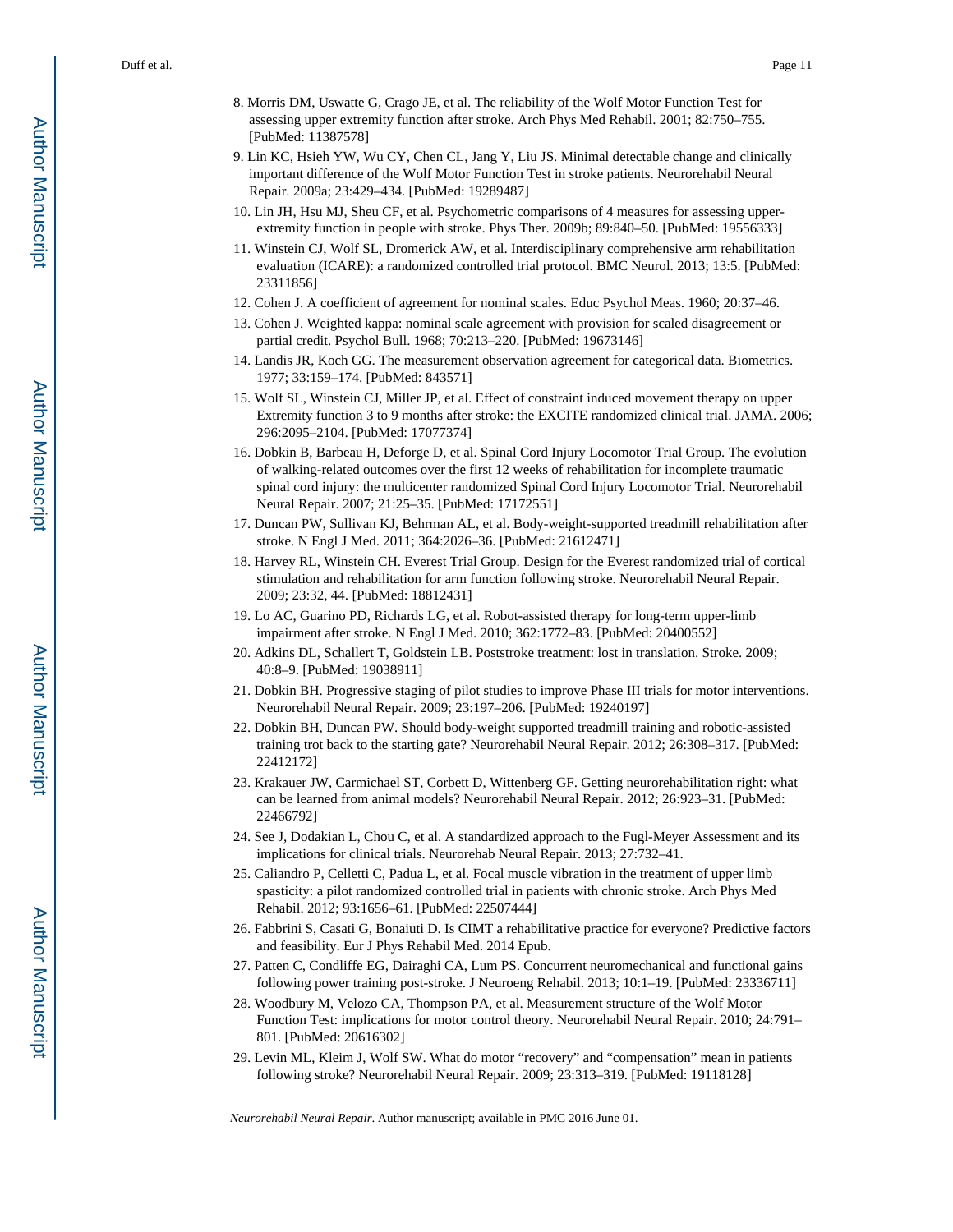- 30. Lum PS, Mulroy S, Amdur RL, Requejo P, Prilutsky Bl, Dromerick AW. Gains in upper extremity function after stroke via recovery or compensation: Potential differential effects on amount of realworld limb use. Top Stroke Rehabil. 2009; 16:237–53. [PubMed: 19740730]
- 31. Michaelsen SM, Jacobs S, Roby-Brami A, Levin MF. Compensation for distal impairments of grasping in adults with hemiparesis. Exp Brain Res. 2004; 157:162–73. [PubMed: 14985899]
- 32. Shaikh T, Goussev V, Feldman AG, Levin MF. Arm-trunk coordination for beyond-the-reach movement in adults with stroke. Neurorehabil Neural Repair. 2013; 28:355–66.3. [PubMed: 24270057]
- 33. Corti M, McGuirk TE, Wu SS, Patten C. Differential effects of power training versus functional task practice on compensation and restoration of arm function after stroke. Neurorehabil Neural Repair. 2012; 26:842–54. [PubMed: 22357633]
- 34. Duff M, Chen Y, Cheng L, et al. Adaptive mixed reality rehabilitation improves quality of reaching movements more than traditional reaching therapy following stroke. Neurorehabil and Neural Repair. 2013; 27(4):306–315.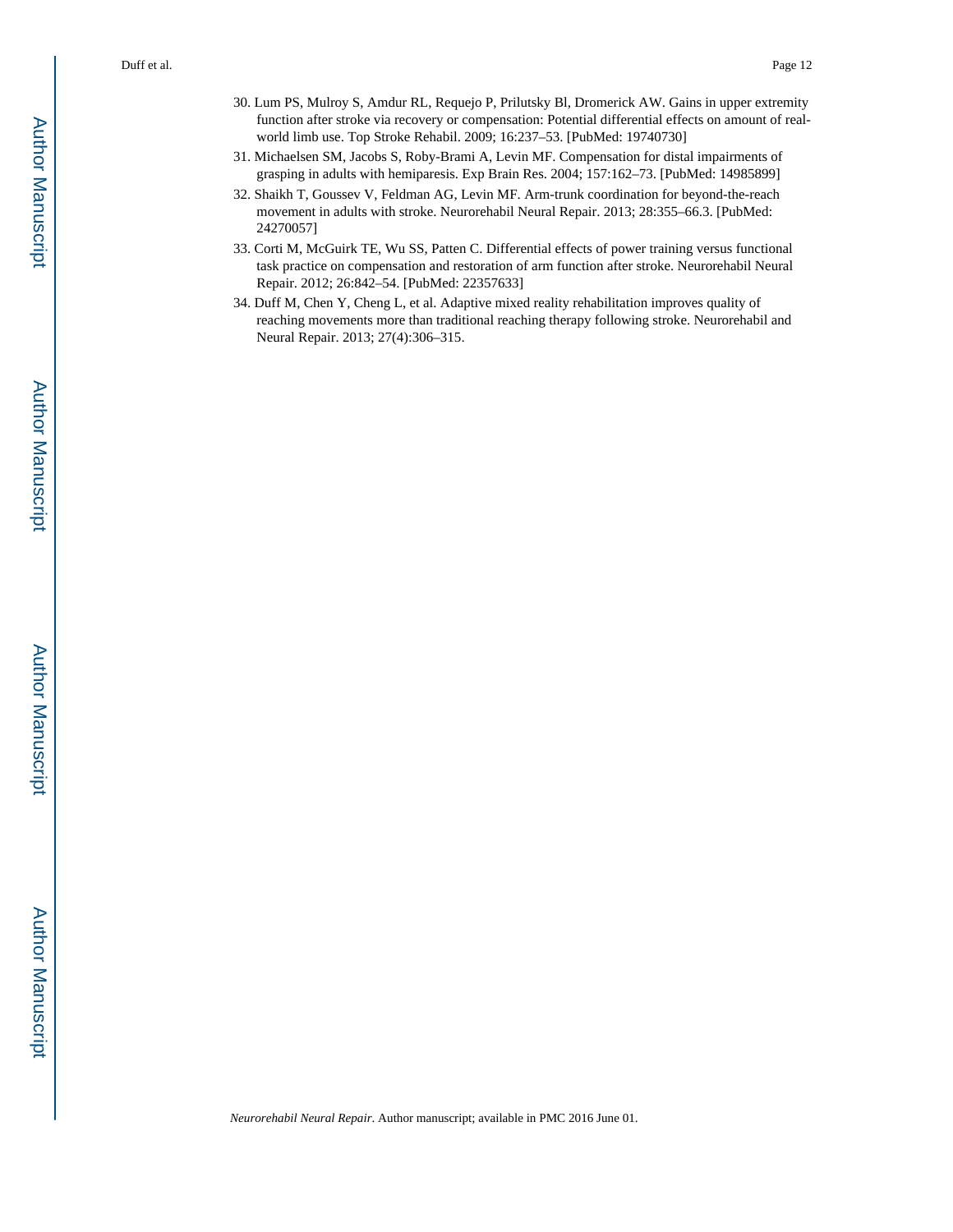

#### **Figure 1.**

Flow diagram. The flow of data from initial administration of the WMFT by the BE to uploading of scores to the FTP site by the Rater Panel member is shown. WMFT = Wolf Motor Function Test, BE = Blinded Evaluator, FTP = File Transfer Protocol.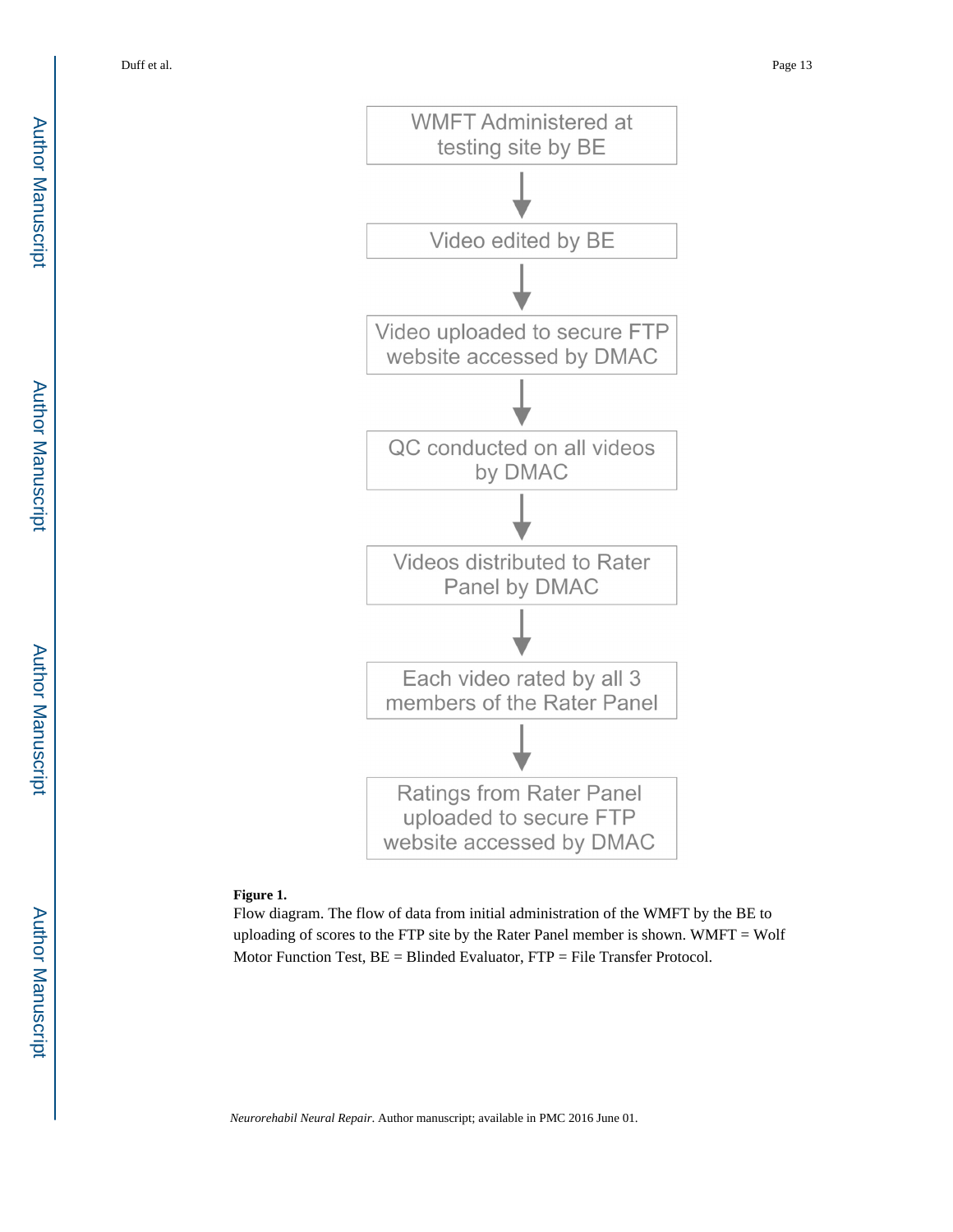

#### **Figure 2.**

Timeline for systematic quality control process. Top – Inter-rater reliability (quadratic weighted kappa) for the WMFT-FAS Rater Panel overall for each round of analysis for each of the three rater pairs. The number of digital files (n) included in each round is listed. Bottom – Timeline of events (with dates) for the ICARE trial including revisions to the WMFT-FAS administration and scoring instructions (ASI) and other notable events before, during and after the 5 rounds of analysis. QCh = quality check conducted to ensure essential elements were met for each digital file.